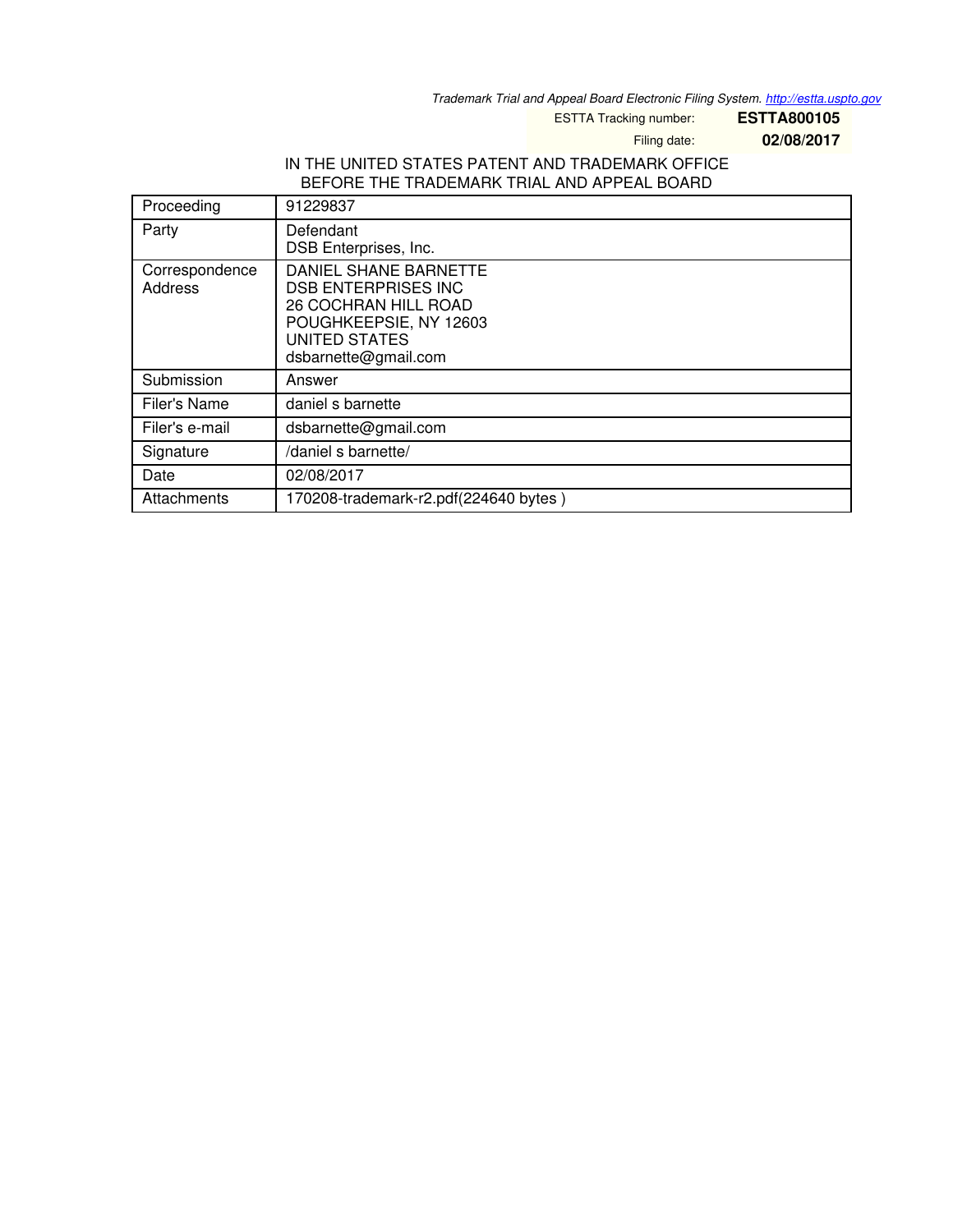To whom it may concern,

Per your last correspondence with us, we need to show that we are currently and have been using the MC Vests (space between the C and V) since our filing date of October 2016. This has been being used on our site in various places and I will attach screen capture shots from our site for verification. The attached file shows the MC Vests with the space and it shows that we are known for the name pronounced MC Vests. Our MC Vests has been liked by Facebook users, over 8,000 times. Further, if you google MC Vests it will come up in the search as MC Vests as that is the way it has been marketed as well. We had originally thought to use it this way but for aesthetic reasons we removed the space on the label. When McDonalds agreed to not oppose us if we put the space in the name we were 100% okay with that. Additionally, when we speak with customers or answer the phone we always say MC Vests. NOT macvests.

I hope that this letter and the attached files confirms that we are and have been using the MC Vests, with the space between C and V.

Kind regards,

Daniel Shane Barnette

914-953-8401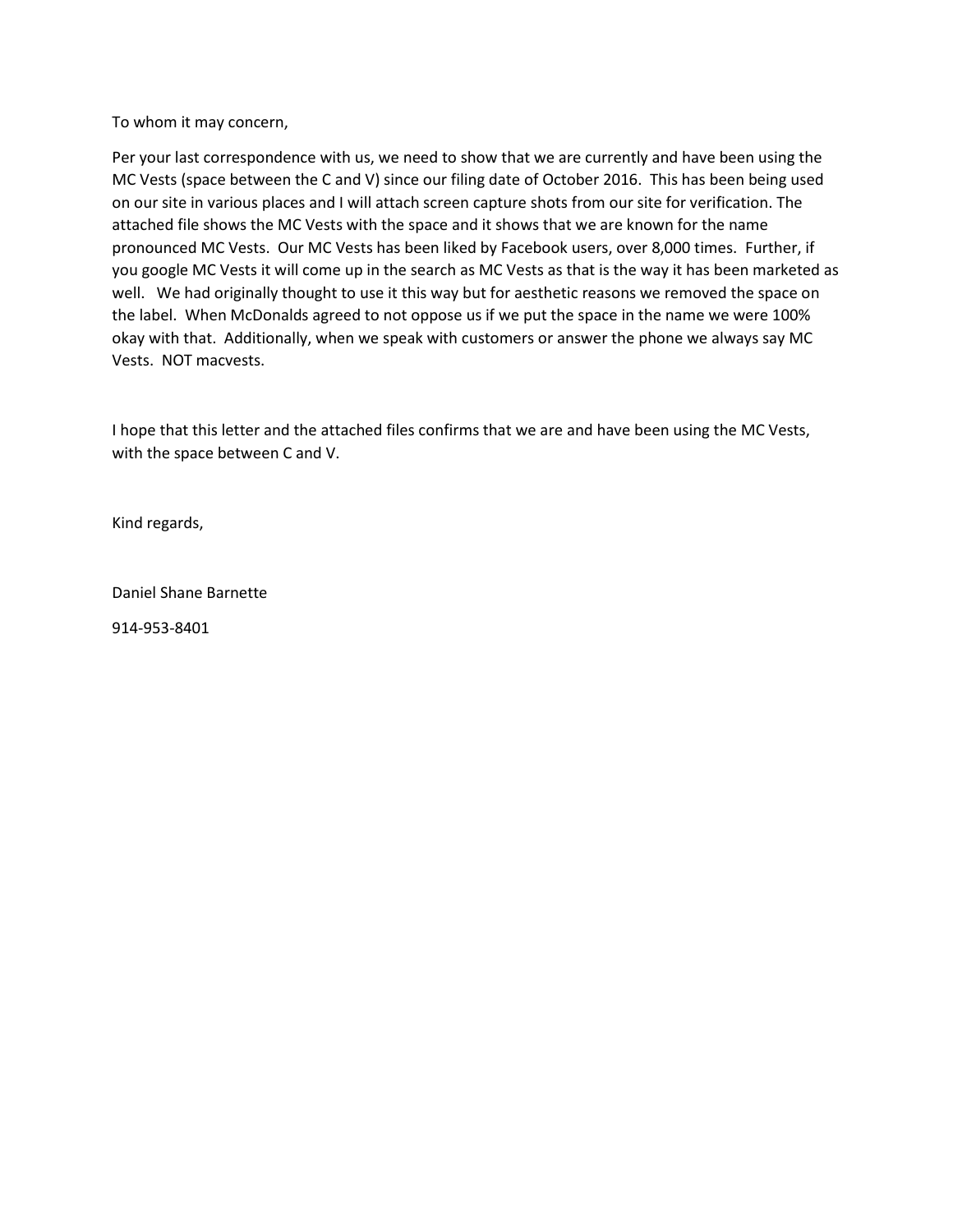

Our Website using "MC Vests" and showing the 8000 facebook likes :

MC Vests sells top quality premium leather motorcycle apparel. We also have our own label for many popular styles such as the sons of anarchy style vests, swat style vests, bulletproof style vests, chaps, and more. We take pride in supplying our products to many motorcycle clubs and enthusiasts throughout the United States.

SOME OF OUR POPULAR SELLERS